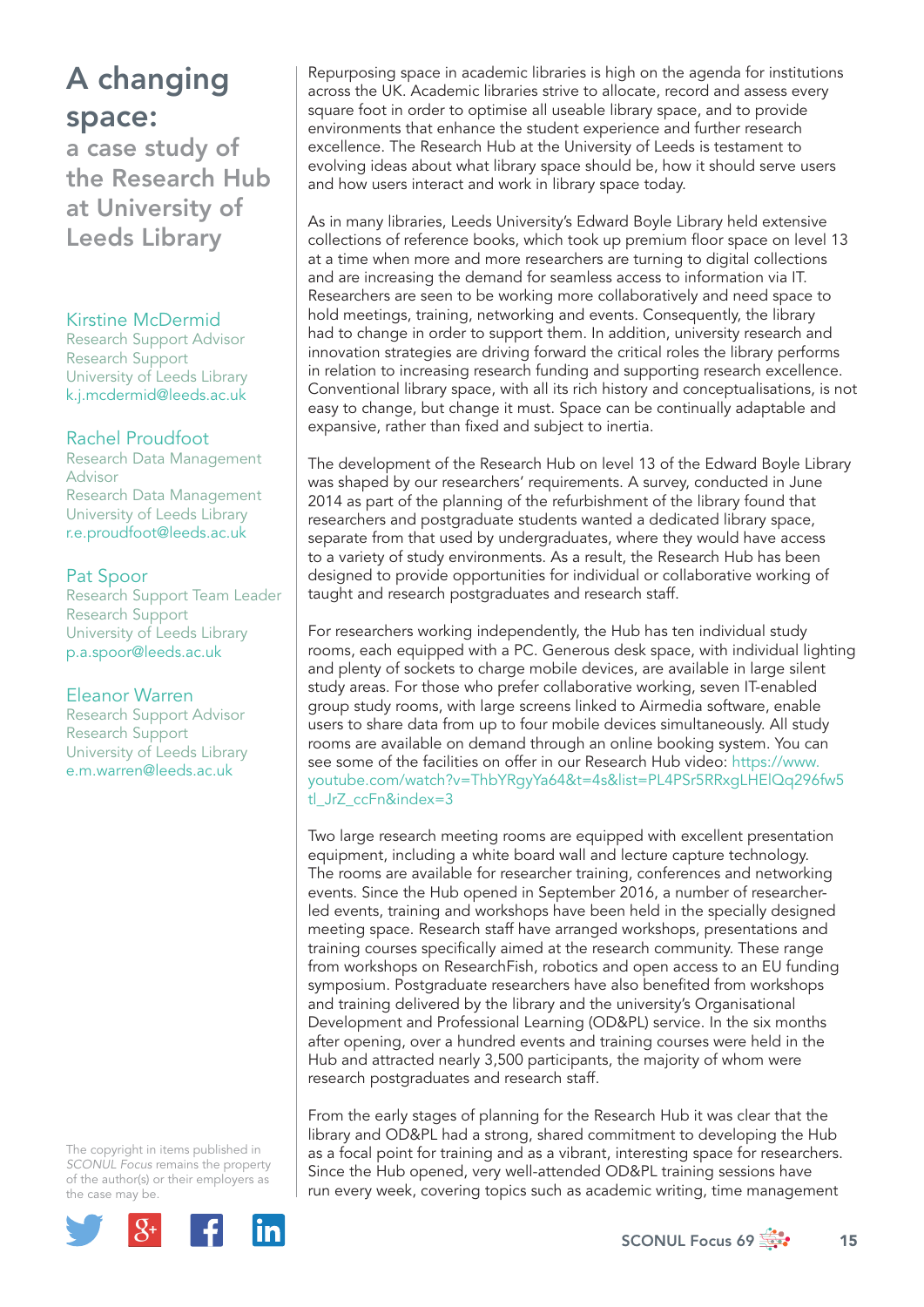# A changing space:

a case study of the Research Hub at University of Leeds Library

during a research degree and preparing for a viva. OD&PL has office and storage space for training materials in the Hub, which has become an important and familiar workspace for our OD&PL colleagues. Dr Tony Bromley, Senior Training and Development Officer, has found that the high-quality Hub space 'provides more flexibility than we have had previously in being able to provide small workshops or open up the whole space for events like the University Welcome event for postgraduate researchers. We haven't had a dedicated postgraduate training space like this before'. The formal training delivery aspect of the Hub is working extremely well. Research Support and Research Data Management teams have also run well-attended training for postgraduate researchers on how to raise the visibility of research and research data management essentials. The physical Hub space has become a catalyst for closer working between OD&PL and the library, encouraging more coordinated curriculum planning and a stronger sense of collegiality. As the Hub moves towards its second academic year, we are planning how the space will be used for a wider range of activities for – and led by – researchers. Colleagues from OD&PL have invaluable experience, knowledge and enthusiasm to contribute to this next phase of Hub evolution.

The library's Research Support and Research Data Management teams are based in the Research Hub, which gives us a high-profile location from which to run and develop our research support services. The research support offices are in the midst of the researcher space; congregations of library users work directly outside our offices. Only time will tell how effective the new space is for facilitating partnership with researchers.

One of the objectives of the library's strategy, 'Powering knowledge and opportunity, 2016–2021', focuses on working to better understand research priorities and ways the library can provide support and add value throughout the research lifecycle. The library is working towards understanding the diverse needs of researchers and developing our services, thus ensuring that our service offers are integral, beneficial and relevant.

Currently the Library Research Support and Data Management teams work alongside researchers, supporting several fundamental stages of the research lifecycle. The Research Hub provides a comfortable and professional space in which to conduct a variety of meetings, training and one-to-one support. For example, our information specialists develop literature searches for research projects and often hold meetings with researchers to provide grant application and research project support. The Open Access team manage the institutional repositories and help to ensure researchers meet funder and REF (Research Excellence Framework) requirements. The Research Data Management team help researchers write data management plans – for example, if they are submitting a bid for funding – and work with researchers to prepare research data for sharing via the institution's research data repository. Furthermore, the library offers a range of one-to-one support, from EndNote support to literature searching guidance.

The Research Hub seeks to create atmosphere and a sense of place and belonging for those who frequent it, and to attract those research postgraduates and staff who have yet to engage with it and its research services. It is a place that is neither home nor the office, a place where researchers can work, relax, socialise, showcase their work, share ideas and seek a range of training, advice and support. One challenge is to balance the use of the study space (silent, individual and group rooms) with the desire to foster an environment of interdisciplinary research, networking and collaboration for our researchers.

The copyright in items published in *SCONUL Focus* remains the property of the author(s) or their employers as the case may be.



What do researchers think of the space? As they say, you can't please everyone all of the time. On her first visit to the Hub, one seasoned researcher joked: 'I remember when this was a library!' However, this type of reaction has been the